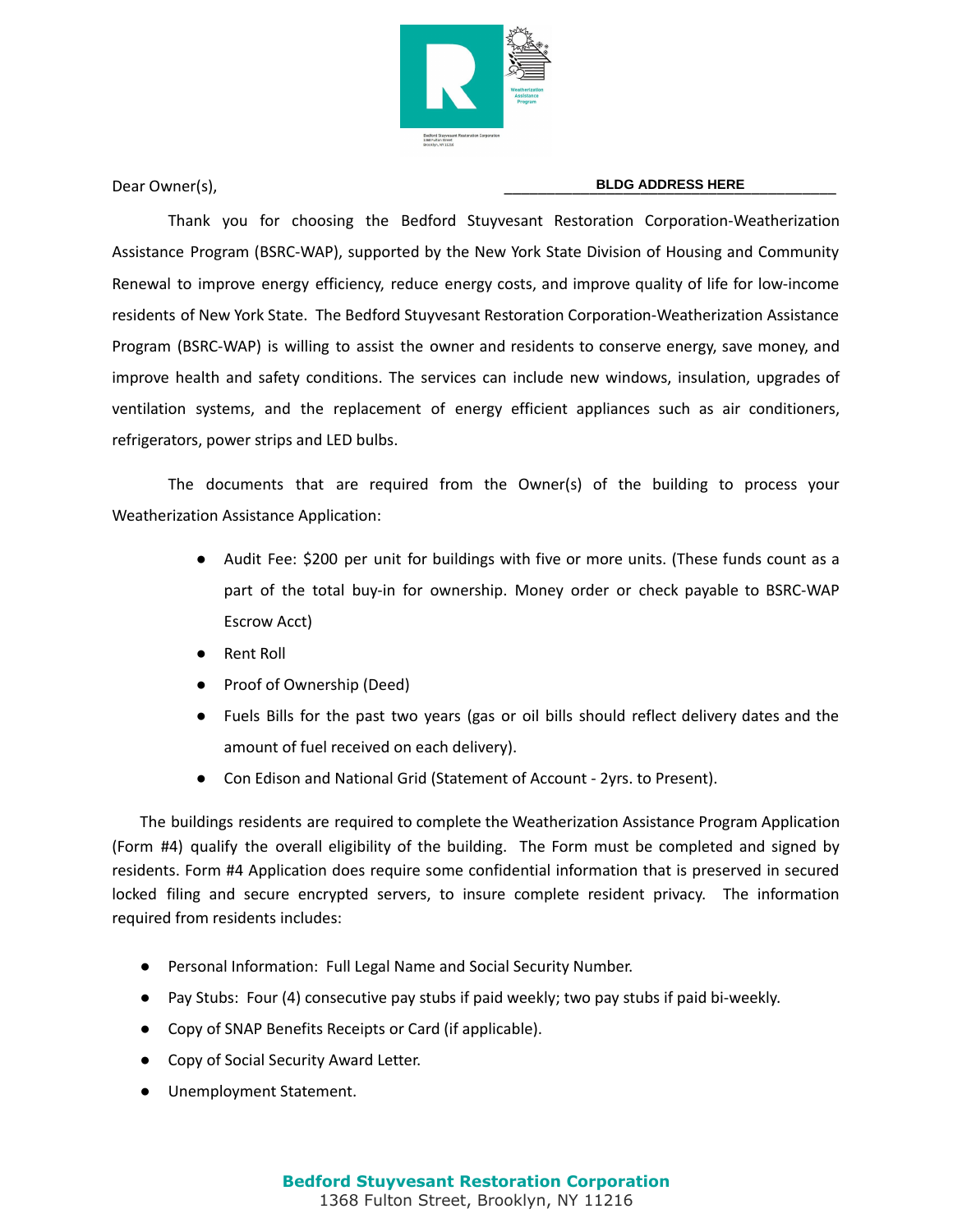

● Any documents that indicate receipt of any form of benefits from the government.

We are asking each resident to kindly cooperate with the Bedford Stuyvesant Restoration Corporation-Weatherization Assistance Program (BSRC-WAP) staff, as we will be intermittently visiting the building to collect all necessary documents required to establish eligibility, as well as subsequent visitations to manage and implement the scope of work to be completed.

We look forward to working with you and thank you for the opportunity to "Upgrade Your Space"!

Kind Regards,  $\sqrt{\epsilon}$ 

## **Brian O. F. Peterkin**

**Deputy Director - W.A.P.** Office: 718-638-5705 Email: bpeterkin@restorationplaza.org